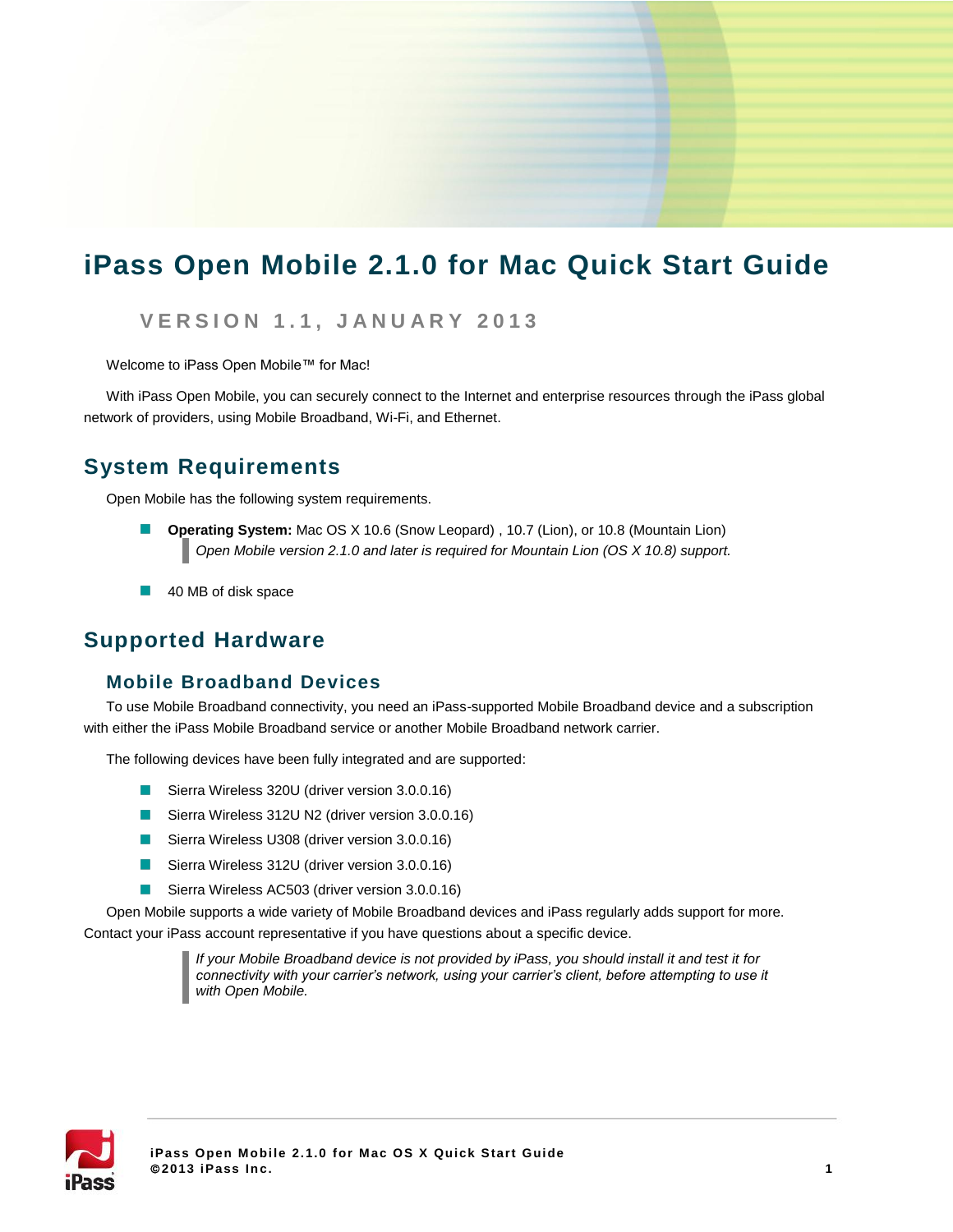# **Installing Open Mobile**

You must have local administrator rights in order to perform the installation.

**To install Open Mobile:**

- 1. Open the Open Mobile disk image (DMG) and select the installer package file.
- 2. Follow the prompts for installation. iPass recommends that you install the application in the default location.

# **Upgrading**

If you are upgrading from a previous version of Open Mobile for Mac, you have to manually install the latest version.

- $\sim$ If your previous version was Open Mobile 1.1 for Mac or later, your credentials will be retained after you install the latest version.
- $\sim 10$ If your previous version was Open Mobile 1.0 for Mac, make sure you uninstall before installing the latest version, and you may have to re-enter your credentials after installation.

### **Uninstallation**

#### **To uninstall Open Mobile:**

- 1. On the application menu, under **iPass Open Mobile**, click **Uninstall…**
- 2. Click **Yes** to confirm uninstallation.
- 3. Follow any prompts to complete the uninstallation.

# **Login Credentials**

Open Mobile can store your login credentials, making it easier and faster for you to log in. You should verify with your Help Desk whether you need separate credentials for Internet access.



**To set your login credentials for an account:**

- 1. Select **iPass Open Mobile > Preferences.**
- 2. Select the **Accounts** tab.
- 3. In **Username**, enter the username.
- 4. In **Password**, enter the password.
- 5. If you need to log in from a particular domain, then in **Domain**, enter the domain or select it from the drop-down.
- 6. If you want Open Mobile to store your account password for future use, select **Save Password.**
- 7. Click **OK**.



| 000                        | Accounts                                                         |                                                                                |  |
|----------------------------|------------------------------------------------------------------|--------------------------------------------------------------------------------|--|
| $B$ .                      | General Accounts Preferred Networks Mobile Broadband Device Info | $\circ$                                                                        |  |
| <b>Accounts</b><br>$Wi-Fi$ | Username:                                                        | Password: Required<br>Domain: ipass.com<br>۳.<br>Save Password<br>Cancel<br>OK |  |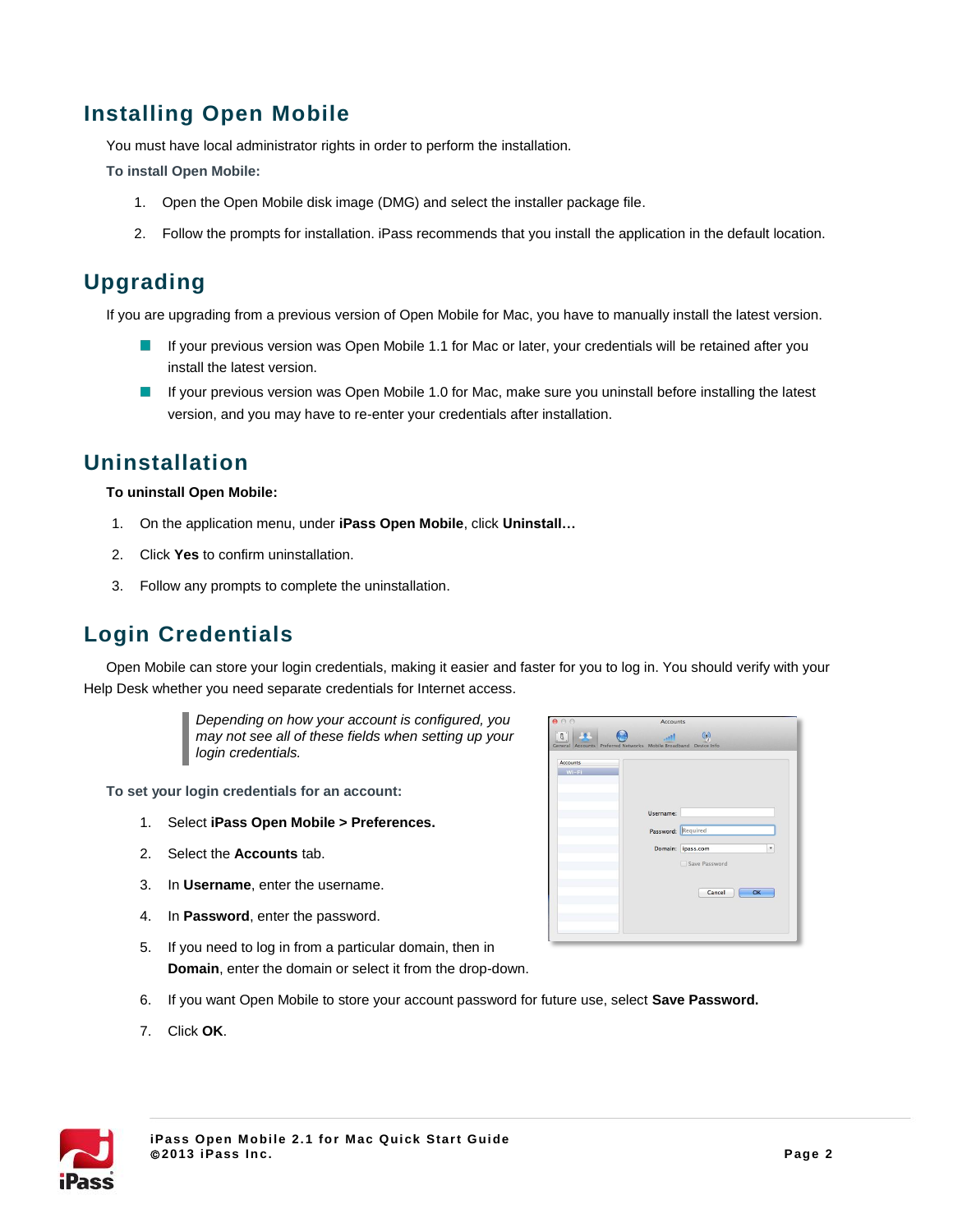## **Connecting to a Network**

To connect to a network, select it from the list of Available Networks and double-click, or click the Connect button.

### **Disconnecting from a Network**

To disconnect from a network, click the **Disconnect** button.

If your system enters the suspended state (Sleep), Open Mobile will automatically disconnect any active connection. Once the system is fully resumed, you can initiate a new connection.

*Closing the iPass Open Mobile window will not disconnect you from the network. Quit the application (or click the Disconnect button) to disconnect.*

# **Additional Help**

For a complete description of additional features of Open Mobile, click **Help > iPass Open Mobile Help**.